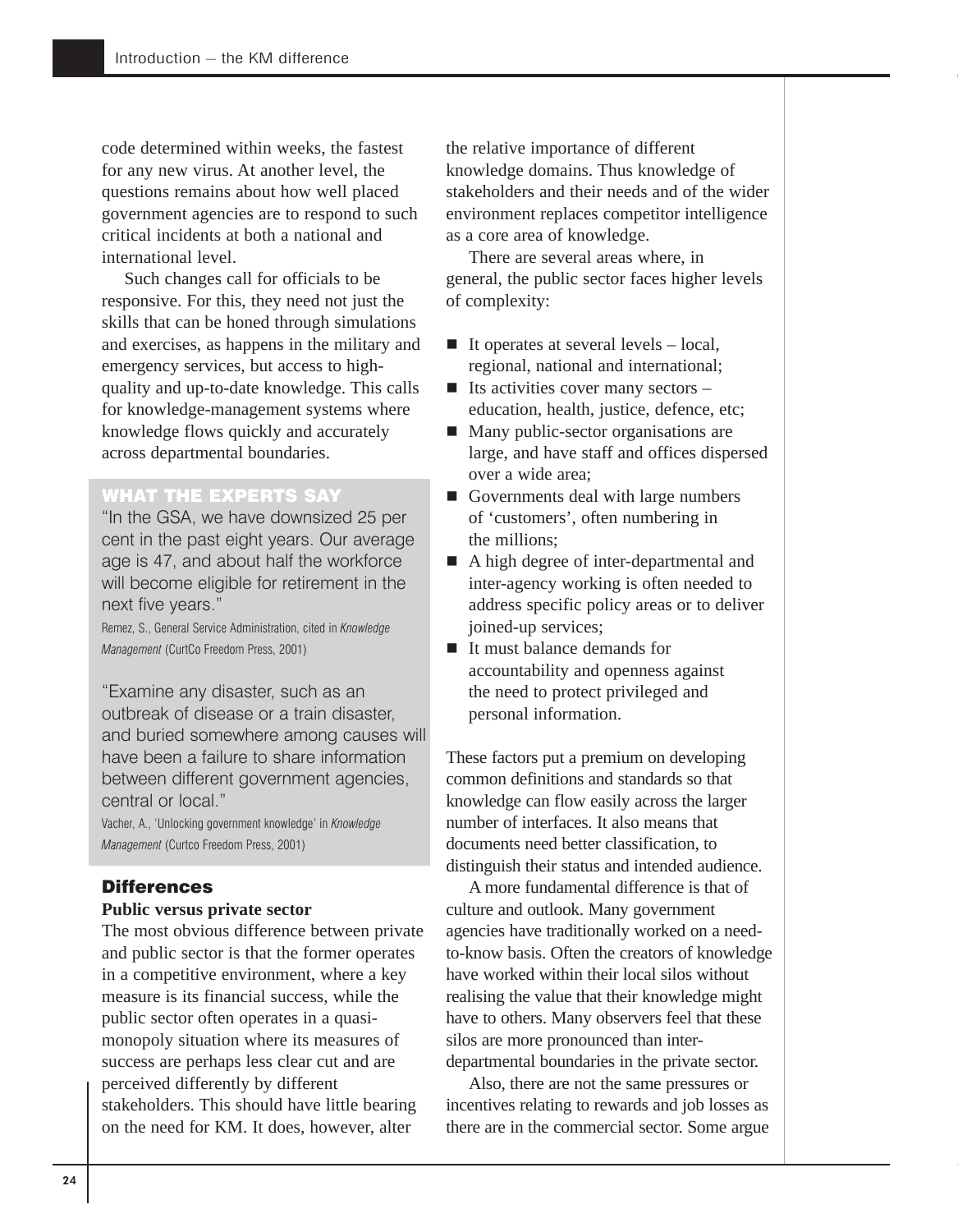SOURCES: Aldred, J., 'Untangling the knowledge web' in *Knowledge Management* (Ark Group, December 2002/January 2003); Linda Wishart; [www.nhsia.nhs.uk;](http://www.nhs.uk) Arnott, S., 'Public-sector project of the year' in *Network News* (13 March 2003)

### **Life events**

Many public-sector portals and websites simply organise information into logical groups (often according to the department that generates it) rather than starting with the customer focus of 'knowledge for what?'. One approach that is frequently being adopted today, and one that puts the customer's needs first, is that of life events.

A life event is a situation that an individual finds themselves in, and needs access to relevant information and services to overcome. Such events can occur at particular life or career stages (such as getting married, changing jobs, reaching retirement house), irregular occurrences (such as moving house) or emergency situations (such as coping with a natural disaster or even a visit from a government tax inspector). A set of related events is sometimes grouped into a broader event or episode (eg, the episode having a baby may have a sequence of events that includes dealing with pregnancy, getting pre-natal care, changing work patterns and finances, delivery and registering the birth – this example is taken from South Australia's website at [www.service.sa.gov.au\)](http://www.service.sa.gov.au).

A typical event requires joining up information and services from several public-sector organisations. Usually three or four separate organisations are involved, but some events involve many more individual departments. The information needed to service an event also depends on individual circumstances. Hence there is merit in customising the information given to individuals, as can be done through a portal and its associated CM system. One of the first public bodies to adopt the life-events approach was the State of Victoria in

Australia (see case study). It has now been adopted as an integral part of Victoria's Online Government 2001 strategy and has been copied by other governments around the world, notably Canada, Australia and the UK. For example, in the UK, five councils have created the Leap consortium to organise services around life events, using knowledge maps as a key tool (see [www.leap.gov.uk](http://www.leap.gov.uk)).

#### **BENEFITS**

- Life events are readily identifiable as occurrences to which customers can relate;
- A life-events approach forces a customercentric focus within the information and service provider;
- A life-events focus encourages crossdepartmental working and the integration of information to deliver joined up services that meet customer needs;
- $\blacksquare$  Information is related to specific response actions, closely matching the sequence in which consumers require knowledge to address the event.

## GOOD-PRACTICE GUIDELINES

- $\blacksquare$  Since the focus is the customer, customers must be involved at an early stage to help identify events and issues they face;
- Use cross-departmental working parties to co-operate on the development of life-event content – the use of independent, external editors may be beneficial;
- Segregate events into different types, eg, one-off, recurring, unanticipated, and consider carefully how they should be positioned on a website navigation scheme;
- $\blacksquare$  Think carefully about labels the commonly used language of citizens may not match that of bureaucrats;
- Consider tagging events (and responses) with metadata to allow filtering according to audience and type of situation;